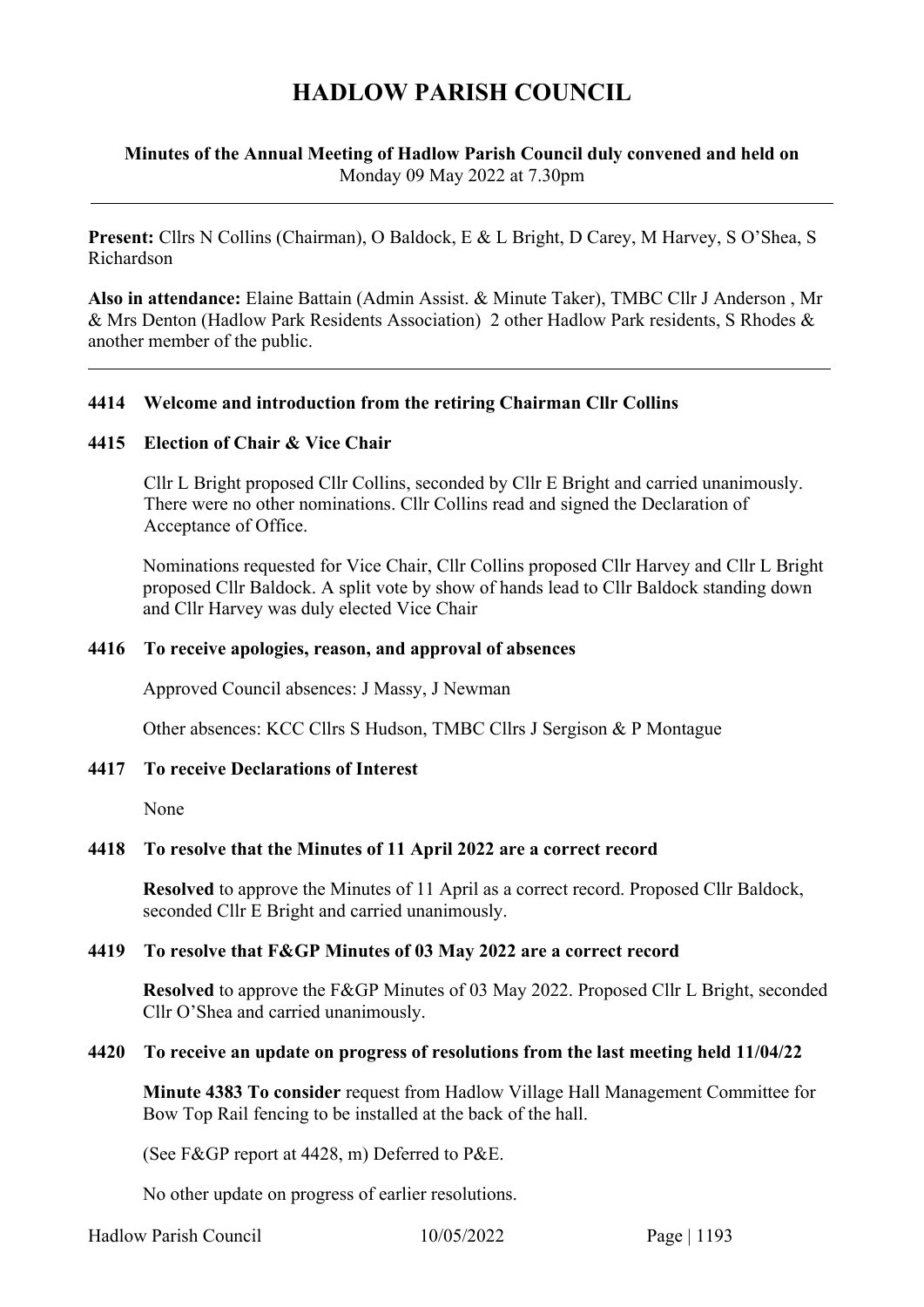## **4421 To receive oral reports from TMBC & KCC Councillors**

TMBC Cllr Anderson recorded a vote of thanks to the Parish Council.

## **4422 To receive report from PCSO & Community Warden**

Report noted as received from Community Warden Diane

## **4423 Public Time & Parish Matters**

Baseball Williams Field – two of the Hadlow Park residents present at the meeting raised their concerns regarding the increased use of William's Field recreation ground by the baseball club. And in particular; the frequency of games, the noise from music and that the understood conditions of use concerning hours (11am to 5pm) 3 Sundays out of 4 etc. were being breached. The tournament which took place over the recent bank holiday weekend for 3 days from 8am in the morning to late in the evening giving cause for many concerns. The resident went to talk to the team and felt the person to whom he spoke was disinterested. However, a visiting team did agree to turn the music down. With the addition of the youth diamond they expressed concern that the baseball is growing out of control, other members of the public are unable to use the field when the club are playing and that the club is not adhering to the existing agreement. Cllrs Collins and Harvey, acknowledged these concerns, explained that the Council is in the process of redrafting the Agreement and will review the position taking residents concerns into account. However, only one written and one verbal complaint had so far been received thus far. Council had done it's best to have a presence at the tournament including the Caretaker and a Councillor attending for some of the time.

A26 speed cameras – S Rhodes asked when these would be in operation. Cllr Anderson said she understood this should be within the next month or so.

#### **4424 To review the terms of reference and appointment of members to existing committees**

#### **Agreed as follows:**

F&GP members; Cllrs Collins, E Bright, L Bright, Harvey, Richardson & O'Shea

P&E members; Cllrs Collins, E Bright, Carey, Harvey, Newman, Baldock & O'Shea

Staffing; Collins, Harvey & Newman

Chairs will be elected and terms of reference reviewed when committees first meet.

## **4425 To review appointment of the Council's representation within outside bodies**

#### **Agreed as follows:**

Kent Association of Local Councils (KALC) – Cllr Massy (to be agreed) TMBC Parish Partnership Panel (PPP) – Cllrs E Bright & Newman TMBC Joint Transportation Board – Cllr Baldock TMBC Joint Standards Committee – Cllr Richardson Golden Green Mission Hall – Cllrs E Bright & Collins

## **4426 To note schedule of dates for May 2022 to April 2023 with change from 10 April 2023 to 17 April 2023 due to Easter bank holiday.**

**Noted.**

Hadlow Parish Council 10/05/2022 Page | 1193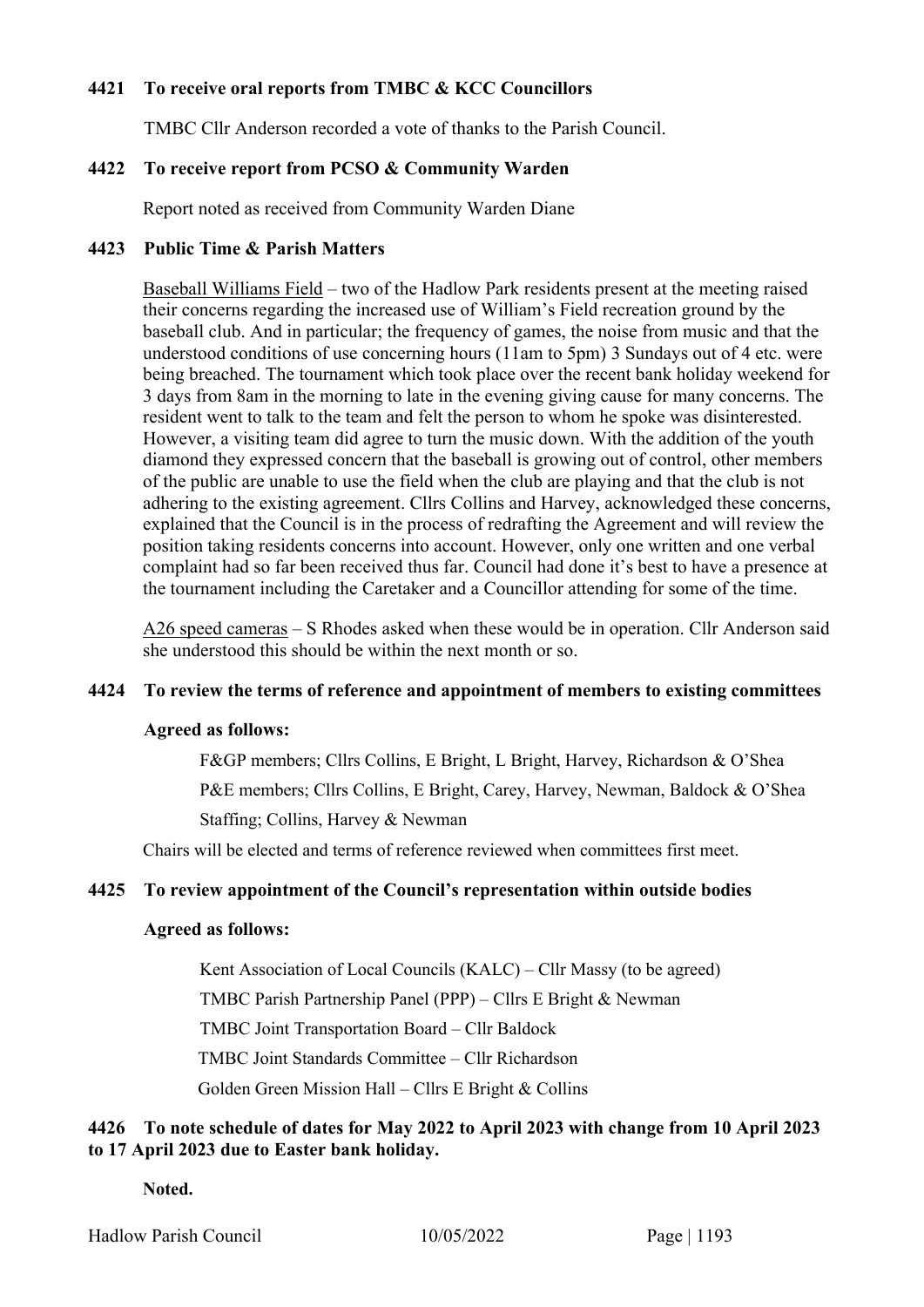## **4427 To note arrangements with KCC under licence for shrubs and borders.**

**Noted.**

## **4428 To receive reports from representatives of committees and pass such resolutions thereon as may be necessary:**

## **Finance & General Purposes Committee**

a) **To recommend** to Council approval of policies, plans, risk assessments as detailed in the minutes of 3 May 2022 and to include a further amendment to the Standing Orders.

**RESOLVED** to approve, proposed Cllr L Bright, seconded Cllr Baldock and carried unanimously.

b) **To recommend** to Council approval of review of inventory of land and other assets including buildings and office equipment (Asset register 1 April 2022)

**RESOLVED** to approve, proposed Cllr L Bright, seconded Cllr Richardson and carried unanimously.

c) **To note** arrangements are in place for all insurable risks.

**Noted.**

d) **To recommend** to Council approval of payments to date via cheque /faster payment

**RESOLVED** to approve, proposed Cllr L Bright, seconded Cllr Harvey and carried unanimously.

e) **To recommend** to Council approval of April accounts (including bank reconciliation income & expenditure, cost centre report, trial balance

**RESOLVED** to approve, proposed Cllr L Bright, seconded Cllr Baldock and carried unanimously.

f) **To recommend** to Council approval of direct debits/regular faster payments for 2022/23

**RESOLVED** to approve, proposed Cllr L Bright, seconded Cllr Richardson and carried unanimously.

g) **To recommend** to Council approval of the updated Contracts List.

**RESOLVED** to approve, proposed Cllr L Bright, seconded Cllr Richardson and carried unanimously.

h) **To note** S137 expenditure allowance for 2022-23 £8.41 in accordance with the Local Government Act 1972.

**Noted.**

i) **To receive and note** the Internal Audit yearend report and completion of the Annual Internal Audit Report for 2021-22

**Report noted**, and Cllr L Bright thanked the Parish office staff for their efforts in achieving a no exceptions report.

Hadlow Parish Council 10/05/2022 Page | 1193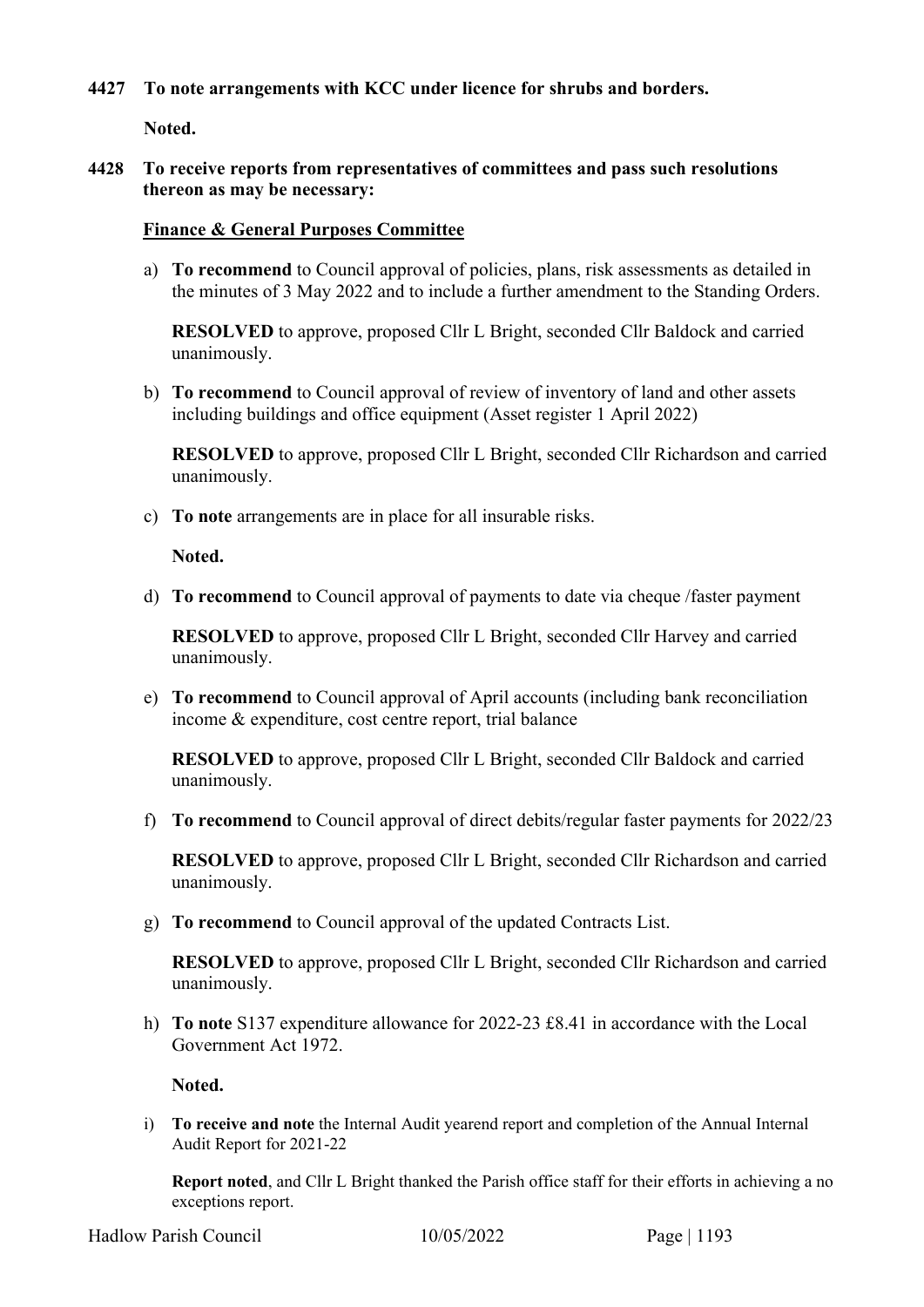j) **To recommend** approval of Annual Governance Statement 2020/21 (Section 1)

**RESOLVED** to approve Annual Governance Statement 2020/21 (Section 1), proposed Cllr L Bright, seconded Cllr Harvey and carried unanimously.

k) **To note** that the Responsible Finance Officer (Clerk) has signed (Section 2) of the Accounting Statements certifying the accounts for 2020/21 present fairly the financial position of the Parish Council.

**Noted**

l) **To recommend** approval of the Accounts and Accounting statements (Section 2) 2020/21.

**RESOLVED** to approve the Accounts and Accounting statements (Section 2) 2020/21, proposed Cllr L Bright, seconded Cllr Richardson and carried unanimously.

m) **To consider** additional fencing quote and suggested contribution of funds by the Village Hall Management Committee.

Deferred to next P&E committee meeting 24<sup>th</sup> May 2022

#### Planning & Environment

**To consider** planning applications as received:

• **TM/22/00671/FL:** Installation of an extract duct to serve school kitchen. Hadlow Rural Community School Tonbridge Road Hadlow Tonbridge Kent TN11 0AU **HPC Agreed.**

• **TM/22/00783/FL** – Single storey rear extension: new roof to form additional living accommodation; changes to external fenestration, 30 Great Elms Hadlow Tonbridge Kent TN11 0HT

**HPC Agreed.**

## **There being no further business the meeting closed at 20.20**

**Date of next meeting: Monday 13 June 2022, 7.30pm at Old School Hall**

**Signed Cllr N Collins Date 13/6/2022**